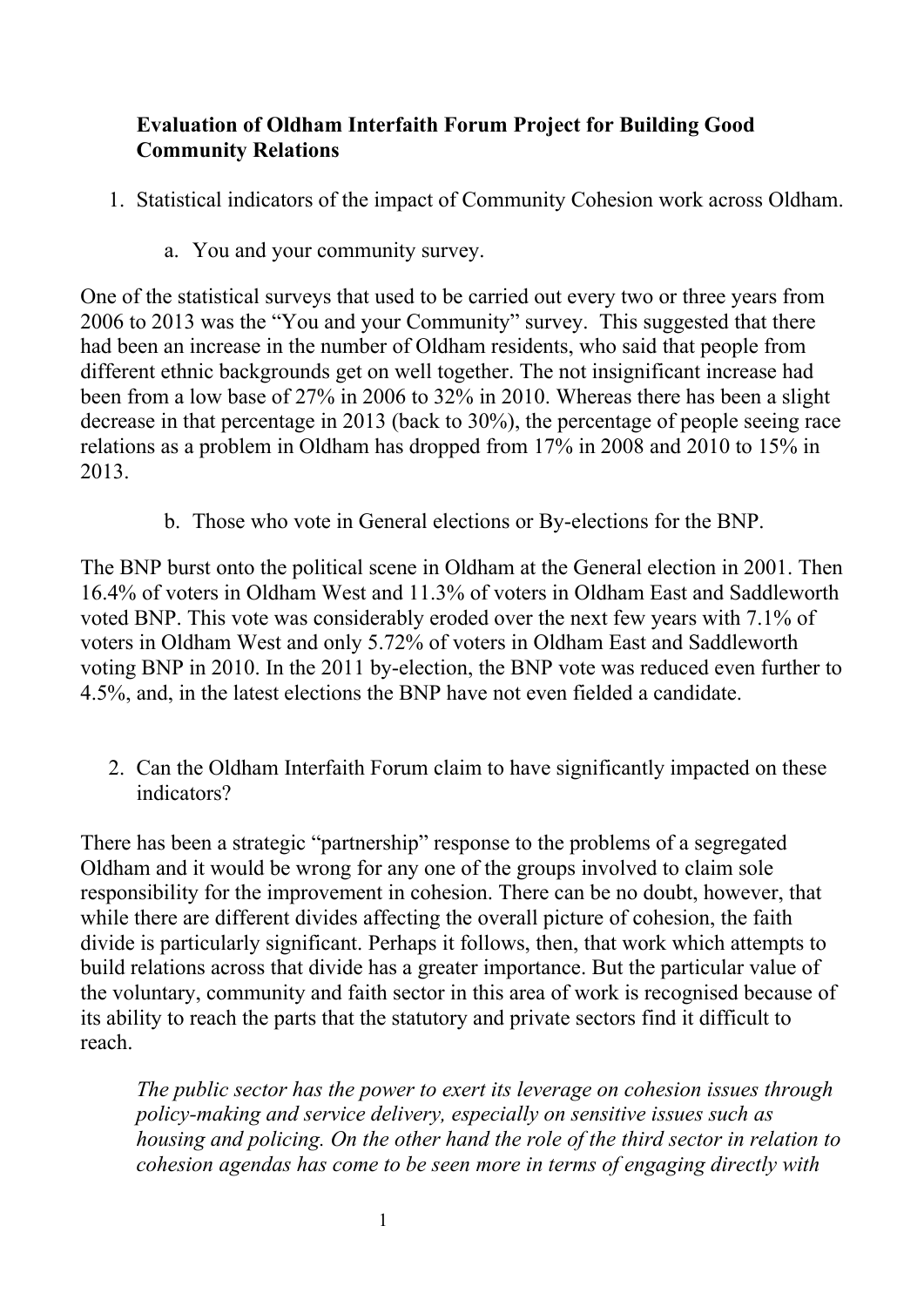*communities and especially those defined as hard-to reach communities and communities of interest" (Evaluating the impact of voluntary and community sector organisations on community cohesion, J.C. Cock, Goldsmiths University, 2009).*

a. Importance of "faith" in building cohesion in Oldham.

What has been seen, on a local level in Oldham, is the playing out of tensions that have been developing elsewhere at the same time, but on a global scale. The tensions are fed by the perception of a necessary clash of civilizations between what has been called "the world of Islam" and "the secular liberal west". This simplistic bi-polar world-view has surely affected Oldham's experience of segregation. Yes, there are problems of divides between rural and urban parts of the Borough, between rich and poor and between young people and old. But they have not been the main source of division. The BNP has tried to portray itself at times as a defender of the Christian faith on something akin to a  $21<sup>st</sup>$  Century crusade, with the flag of St George as its emblem. There was little doubt too of the target of EDL criticism; their claim was to challenge Muslim extremism but their practice was to attack mainstream Islam.

b. OIF clearly identified as a threat by BNP

One of the ways that we can perhaps demonstrate the impact of the Interfaith Forum in improving cohesion is to recognise how the BNP identified it as a target for criticism. In a letter to the Oldham Chronicle on April 14<sup>th</sup> 2004, one BNP spokesman identified three individuals and one organisation for such criticism. Phil Sumner, as one of the spokespeople for the Interfaith Forum, was the first to be mentioned. One might well conclude that the message of the Interfaith Forum was indeed hurting the BNP.

c. Appearance of OIF in the Press and Media generally

A deliberate strategy of the Interfaith Forum has been to use the Media, in all its forms, to preach a message of cohesion and to challenge the myth of a necessary "clash of civilizations". When the images of the disturbances in Oldham's streets were published and broadcast in 2001, the perception of many was that these disturbances were happening all over Oldham. The strategy of the Interfaith Forum has been to use the Media to publish or broadcast examples of people from across the religious divides interacting and enjoying each other's company. Our claim is that people then perceive interaction of this sort to be taking place everywhere. Once a particular type of behaviour is seen to be "normal", more people begin to adopt it.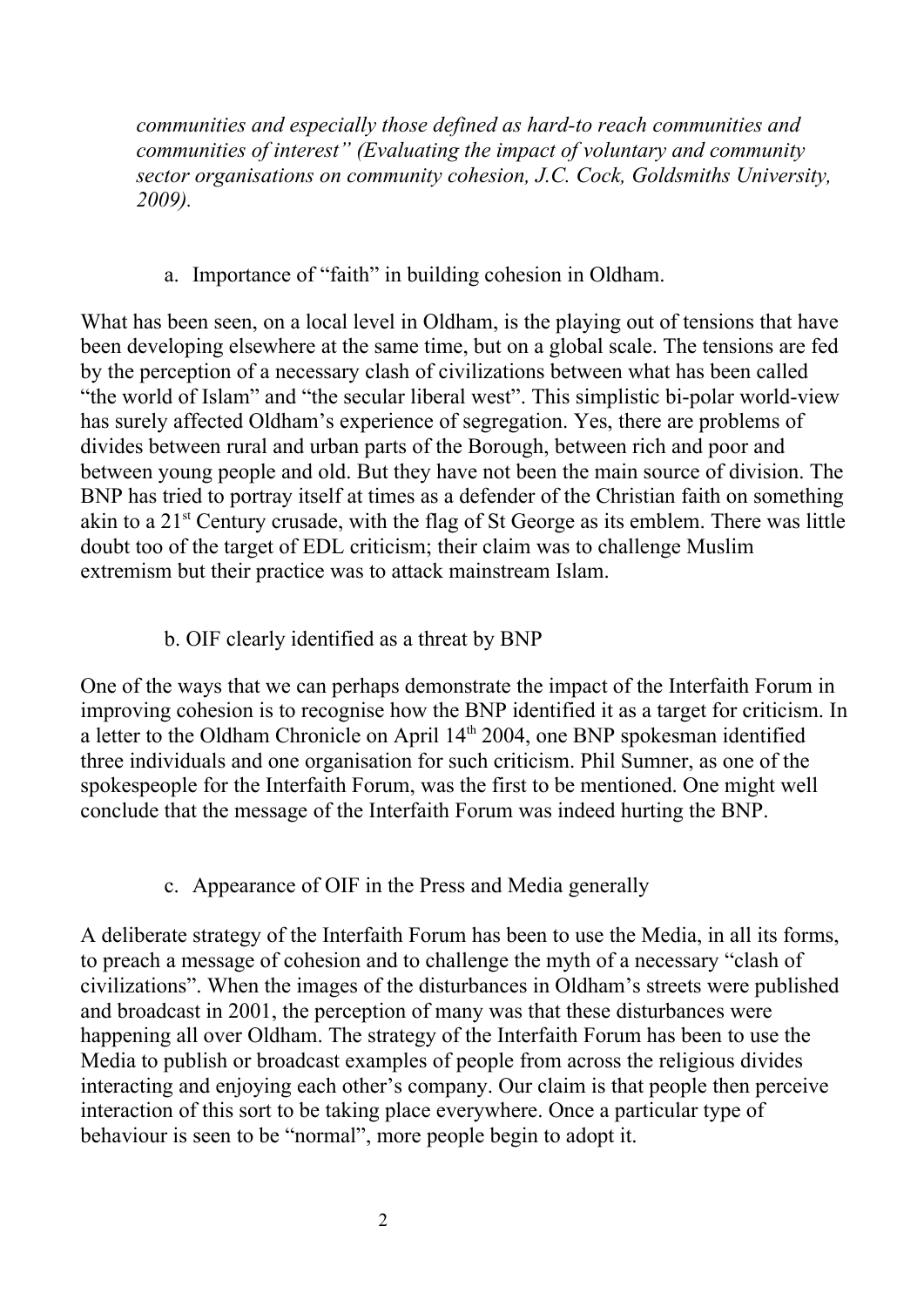The Forum has been particularly successful in this regard with hundreds of favourable reports, letters or articles published in the Oldham papers. But it has also successfully used the different community radio stations to broadcast discussions about the importance of cohesion. Its spokespeople have been interviewed about the work of the Forum many times on local, regional and national radio stations and several times on regional television. In 2001, people in one local Christian community were often suggesting that they did not speak or mix with people from the Muslim communities. Now, the usually declared perception is that they are mixing much more these days. While there is still a long way to go, this perception will enable even greater interaction.

Indeed, the Forum has impressed so many with its theory and its effectiveness that its spokespeople have been asked to speak at several international conferences and at one world conference on the development of cities. This was held in Brazil in February 2008. One of its members was, in 2011, a witness for "Multiculturalism" on BBC Radio 4's "The Moral Maze". In November 2017, two of its members were invited by the MP for Oldham West to address the British and American Project (BAP) when the latter visited Oldham. One of the Forum's members has also attended meetings with David Cameron when he was Prime Minister and, subsequently, with Theresa May and the Communities Secretary. It has been asked to give evidence to a parliamentary select Committee and, recently, to be involved with the Home Office and the Department for Housing and Communities in their development of a new Integration policy.

The Interfaith Forum has worked with the leadership of the different faith communities to promote a vision of cohesion. The former editor of the Oldham Chronicle (this paper has since gone into liquidation) clearly recognised the importance of the part played by the Forum in this regard. In one "Chronicle Comment" on 3<sup>rd</sup> June, 2009, we read:

*Father Phil Sumner, Roman Catholic priest and spokesman for the Interfaith Forum, sums it up for Oldham when he says: "Oldham is a diverse community and we are proud of all our citizens. The BNP is campaigning to dismantle, disrupt and fragment our society. Their message is a travesty of the Christian faith, an insult to other faiths and a danger to the harmony of our borough."* 

*Fr. Sumner's view is supported by the Anglican Bishop of Manchester and the overwhelming majority of people in the Borough of Oldham.*

A second "Chronicle Comment", in the following month commended a campaign spearheaded by the Oldham Mosques' Council with the support of the Interfaith Forum. This campaign made it completely clear that the Muslim communities of Oldham were united in their desire to combat violent extremism and to condemn terrorist attacks. The "Chronicle comment" claimed: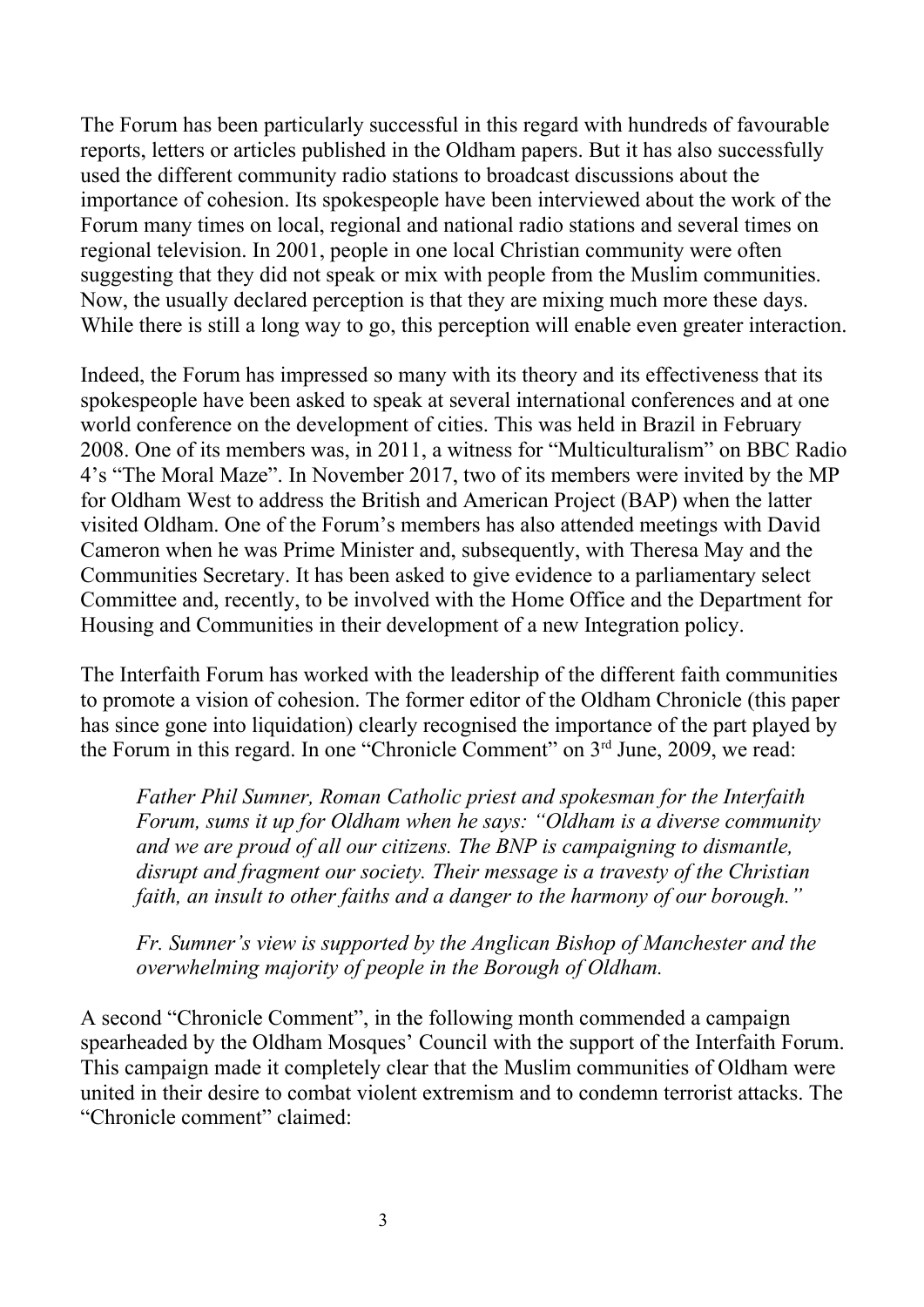*It is an outspoken and robust attack that clearly pinpoints terrorists and men of violence as the common enemy of people of all faiths and cultures. It could not have been more clearly put and the Mosques' Council is to be commended for the initiative.*

On 16th December, 2015, a further "Chronicle comment" stated:

*Oldham's Interfaith Forum has been hosting the Festival of Light in the borough for many years. But, given the tensions around the world as we deal with the real threat of terrorism strikes, its message has never been more topical…The uplifting nature of the Festival of Light…is always a time for reflection.*

In December 2016, part of the Festival of Light was shown on the Sunday Politics Show on BBC 1. Oldham had been referred to, in the Louise Casey Report, for its problematic segregation, and the Festival of Light was shown as an example of Work with adult population / Breadth of that work and evaluation of impact by service users from Oldham happily interacting across cultural divides.

> d. Work with adult population / Breadth of that work and evaluation of impact by service users

An independent evaluation of the Interfaith Forum carried out by ERS Research and Consultancy (of Carlisle, Bristol, Leicester and Newcastle) in 2009 stated: "The OIF has established excellent cross community links and a wide network of partners and volunteers." "The OIF has well developed networks and partnership working is seen as key to achieving impacts and reaching out to a range of communities. As an essential operational requirement, this is embedded in working practices."

Over two thousand people, from across the Borough of Oldham, will have attended one or other of the events put on by the Interfaith Forum in the three years of funding (from 2015-2018). The major event of the year is the Festival of Light. According to those who filled in our evaluation sheets after the Festival of Light in December 2017, 78% of those attending were doing so for the first time. 86% of those attending claimed that the event had improved their understanding of a faith. This suggests that the Forum is reaching different people all the time and that what it does is helping to develop respect between communities of faith.

The Forum also worked with the Oldham Mosques' Council to put on an event in 2015 called "Saving a generation" which was attended by about 300 people. This event enabled people to learn about the Prevent agenda but also to develop ways that people locally could prevent radicalisation together. In December, 2017 the Forum provided 2 speakers (one a Christian priest, the other a Hindu) for an event in a Muslim Centre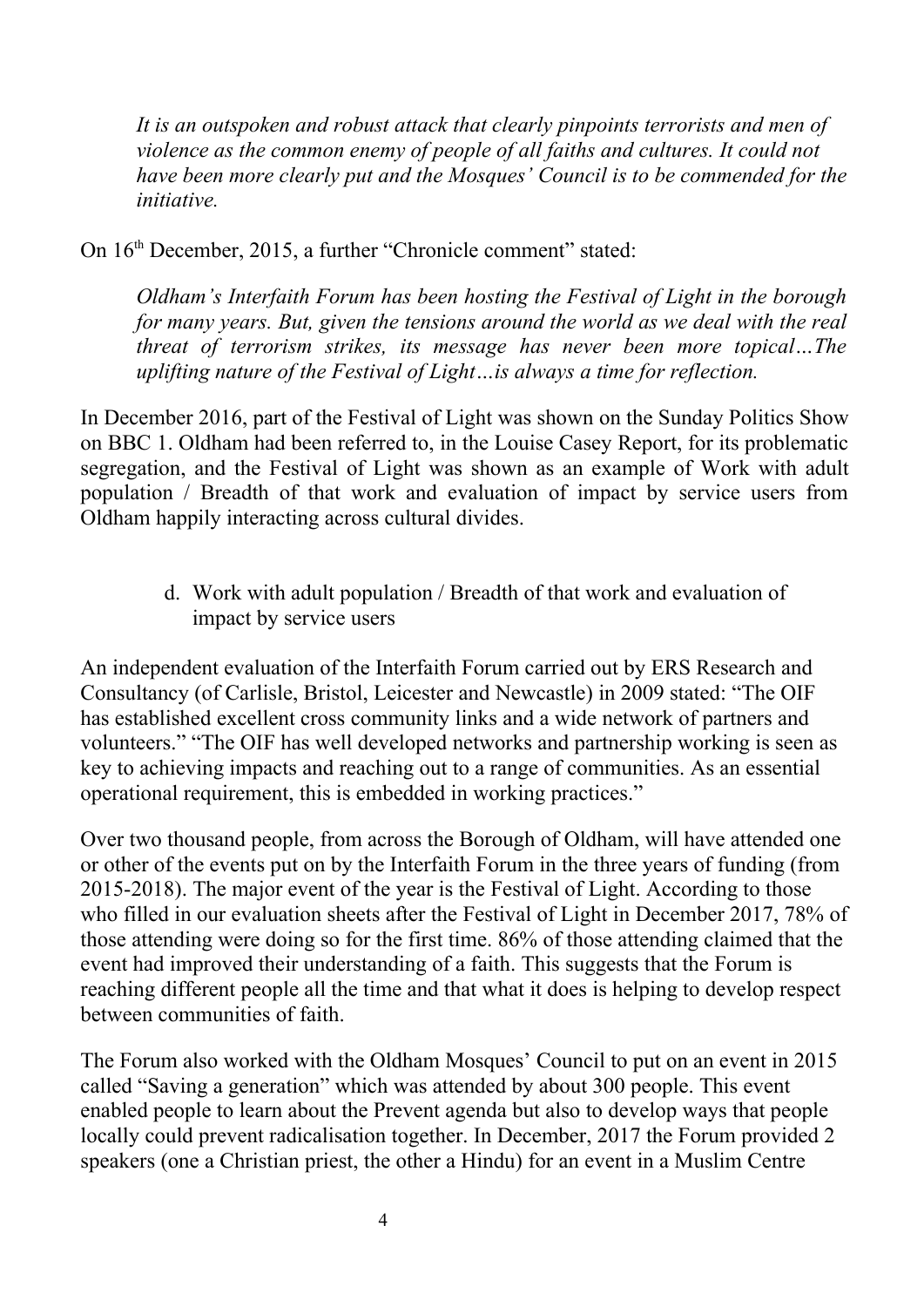(The European Islamic Centre) exploring ways to improve community cohesion. The event was attended by over 300 people and was featured on a Muslim-interest television programme.

The work of the Forum is coordinated by two full time staff but they engage many more people, who give of their time and expertise on a purely voluntary basis. It's this ability to encourage and co-ordinate interfaith volunteers that adds considerably to the impact and effectiveness of the project across the Borough.

At the end of 2009, an independent evaluation of the work of the Forum was carried out by ERS Research and Consultancy. There, the suggestion was made: "The key area for improvement is in capturing and demonstrating the real impact, influence and value of the project (including the amount of volunteer time invested) in an appropriate and systematic way without impacting significantly on its capacity to deliver." As a result, the Forum identified that 94 different people, together, contributed 2,741 hours of voluntary interfaith work in the years 2009 and 2010. The Forum's strategy is also to develop champions for Community Cohesion so as to employ John Paul Lederach's (cf. *The Moral Imagination*, Oxford University Press, New York, 2005 pp. 75-86) spider's web approach to building peace. This takes particular anchor points (potential leading voices within their own communities or age groups) from across the demographic of the Borough and works with them to create champions who share a vision for cohesion. One of these champions wrote:

 *"I have taken part in training events delivered by the Oldham Interfaith Forum. The forum enabled me to network with other organisations in different parts of the borough. I feel that the manner in which I communicate with members of Oldham's mix of cultures has dramatically improved. The OIFF has given the borough's smaller community groups, a voice that is now heard"(Mowlana Kamal Uddin Khan, Principal of Alleef Academy).*

Because many members of the Muslim communities do attend events at their Mosques/ Masjids or Madrasas, this provided a useful means through which to spread a vision of cohesion. In former years, the Forum put on "Road shows" in different Muslim communities with, altogether, over two thousand people attending and a similar number of people hearing a broadcast of the speeches on community radio.

Besides actually bringing different faith communities together, the Forum has become a valued partner for the statutory sector in delivering the Community Cohesion aspects of that sector's work. Different faith communities, in recent years, have been responding to the need to develop much better procedures with regard to safeguarding children. Oldham Social Services has found the Interfaith Forum a most valuable partner in this regard, especially in encouraging Madrasa teachers to attend training in child behaviour management. Over 200 teachers have already received this training.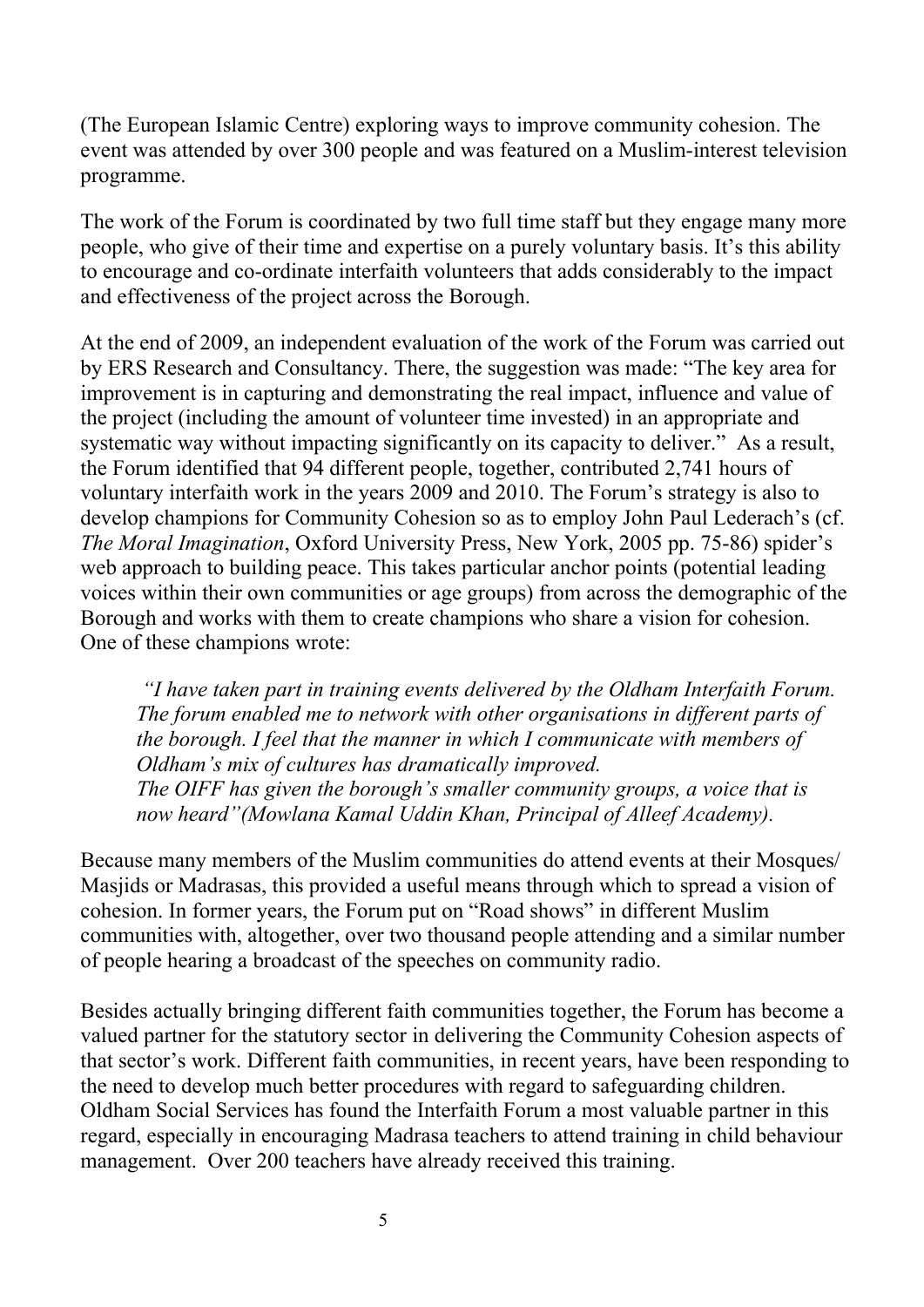The Forum has also worked with the police and the Probation service to help them to understand the particular needs of different communities and so to serve them better. At least three times in recent years, including once on  $6<sup>th</sup>$  December 2017, the Common Purpose Training Programme, for people involved in leadership, have used the Forum as one of the organisations that it exposes its trainees to because of what Common Purpose sees as the organisation's ability to identify and address challenges and to achieve. In 2015 the Forum also developed a strong relationship with Dr. Kershaw's Hospice. They have put on two joint interfaith events since to help the Hospice express its desire to serve the whole community.

Over the years, the Forum has had difficulty in enabling women's representation on panels for "Any Questions" events or ensuring that women are properly represented in the organisation's decision-making. This is partly because leadership in many churches, mosques and temples is exercised only by men! However, to redress the balance, the Forum supports and facilitates a Women's Interfaith network. Members of this group have the right of representation on the Forum itself and on the Forum's Steering group. The Forum tries to ensure that the MC's at major events are equally balanced between male and female and between the different faiths. While the women's group is numerically small, it is active and has organised two of the Forum's discussion groups in the last twelve months which attracted women who had not previously used the Forum's services.

The independent evaluation carried out by ERS Research and Consultancy in 2009 reported: "OIF are now targeting the engagement of Asian women. This is seen as having a particularly strong potential contribution to the equalities agenda, with well documented difficulties experienced by local authorities in engaging with this group due to cultural issues."

## e. Work with schools and young people.

There have been many other examples of the Forum being a valued partner to the Statutory Sector. In 2009 the independent evaluation carried out by ERS Research and Consultancy stated; "A continued focus on young people is thought to be the most effective means of shaping positive interfaith relationships in Oldham." Since June,2010, the Forum has delivered more than ten "Any questions on Faith" events for the Oldham Sixth Form College with over one hundred students attending each event. For these events, the Forum has provided the panels of experts. A representative of the College wrote:

*Oldham Interfaith Forum kindly gathered together a panel of faith leaders so that the students could ask any question on faith. The students were a little slow to start but with the help of the AS Religious Studies students they really did ask ANYTHING! Over the day approximately 300 students took part and really*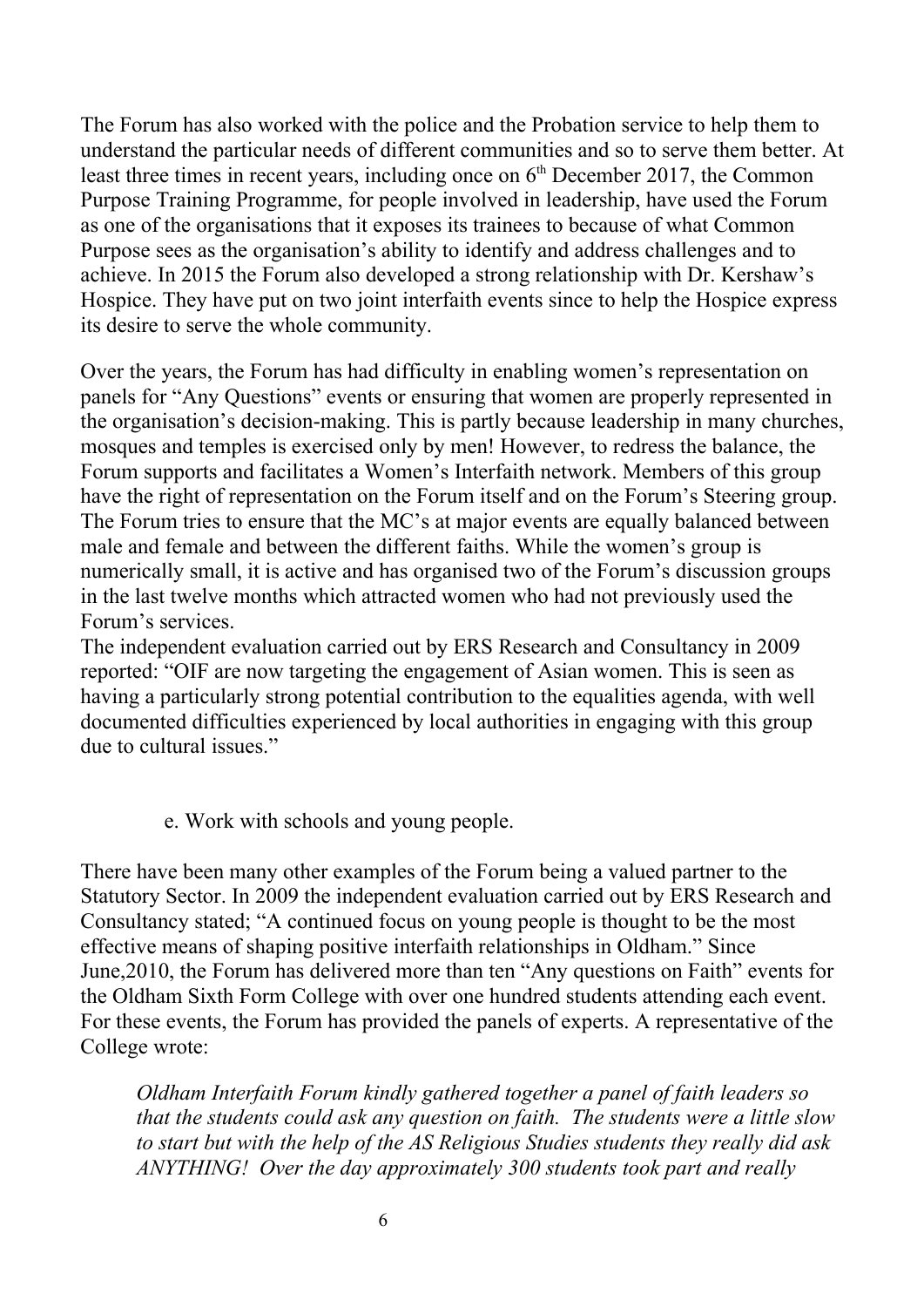*enjoyed and benefited from the interactive nature of the sessions. The tutors also commented on how informative and enjoyable they found the sessions.* 

From 2015 these "Any Questions events have formed the basis of a Young People's Interfaith Forum with the development also of an Interfaith Discussion group in the College. This group has only met a couple of times since because of the demands of the student timetable. When they have taken place it has been during the students' lunch hour.

In the last year, the Forum has also carried out 43 interfaith awareness raising workshops in about 30 different schools across the Borough. This has involved speaking to over 3,000 pupils. But over the course of our project we have delivered many more workshops and to great effect. The Deputy Head of Horton Mill Primary School commented on our session with his school:

*"My colleagues found the sessions entertaining, useful, age-appropriate and challenging. All commented on the fact that children were enthralled by the content, enthused by the presentation and felt that it is this kind of workshop that is so powerful in challenging children's perceptions."*

One of these workshops, a few years ago, was also OFSTED inspected. The Inspector commented in his report:

*"During the inspection, an outstanding example was observed when a Muslim imam and a Catholic priest from the local community came together to talk about their respective faiths with the Year 6 pupils. The occasion was handled with great good humour and insight, modelling community cohesion for the pupils" (Alan Brine, HMI for OFSTED).*

In the last year the Forum has also facilitated 9 visits to places of worship. These visits have involved different schools from the Borough. Over 400 children have made at least one visit. A few years ago, after one such visit, the Head teacher of the Shropshire School commented:

*All the staff agreed that there was lots of "awe and wonder" on show in both visits. All in all it is the best trip we have done in terms of learning by both children and adults and enjoyment. Ofsted were in last week and they were truly impressed with the work we have done on community cohesion and especially our trip to Oldham. (John Eglin, head teacher from Morda Primary school in Shropshire).*

A local teacher also commented about the visit made by her school: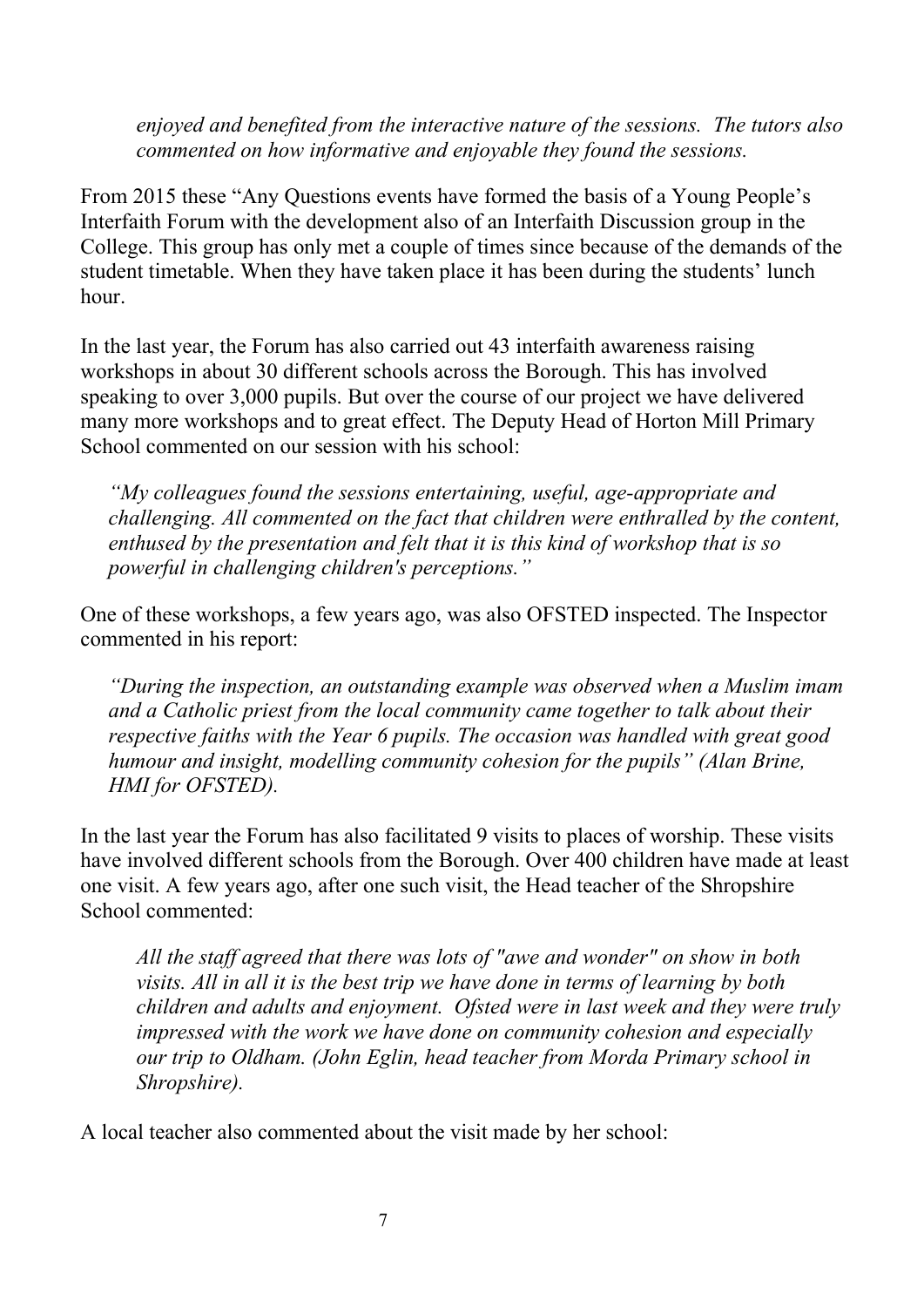*"We are now of the opinion that these visits and interactions with other religious leaders are crucial for the future integration of our community" (Jennifer Hetherington Religious Education Coordinator St Mary's Primary School High Crompton Shaw)*.

In 2015 the Mahdlo Youth Centre was experiencing serious intercultural tension between some of its members. The youth leaders approached the Forum for help in addressing that tension and gaining distance from it. The Forum put together a programme which lasted over several months and concluded with a residential weekend away for those who had been at loggerheads with each other. The youth leaders were very grateful for the help that was given by the Forum and have invited them to speak to their youth several times since then.

In June 2007, the Interfaith Forum worked with a culturally diverse group of 18 young people from the Borough. These were between the ages of 18 and 25. After six preparatory sessions to explore the dynamics of segregation and conflict, and the benefits of diversity, the group travelled to Srebrenica and Auschwitz to see the impact of extremism. The concept for the programme was based again on John Paul Lederach's spider's web approach to building peace. Since their return members of the group have delivered moving presentations about their visit to about 1000 people and been interviewed on local radio. But they have also developed strategies in their own areas of work to show that community cohesion is now a priority for them. An example of this can be seen through five members of the group who were some of the main drivers in the development of the Oldham Muslim Centre. One of the declared five main priorities for that Centre is "to provide a social space to allow people from different backgrounds, cultures and faiths to come together and work for the common good." There have been several activities in the Centre to demonstrate that this priority is being put into effect. Also, in 2009, two years after the Leading to Respect Programme, Oldham Muslim Centre was adjudged to be the best Mosque in Oldham for engaging with the wider community (Oldham Mosques' Council Awards 2009).

*"The LTR … had a huge impact on my professional and personal life; it helped me to understand different communities and cultures…Some of my peers and I, after the trip, went on to play an instrumental role in helping to set up the £2.2m Oldham Muslim Centre. This centre has now won numerous awards for its work in the community" (Ruhel Khan, Service user).*

## f. Website for the Forum

The independent evaluation carried out by ERS Research and Consultancy in 2009 reported: "The next steps for the Forum also include the completion of the official website, which has been identified as a gap." In the last few years the Forum has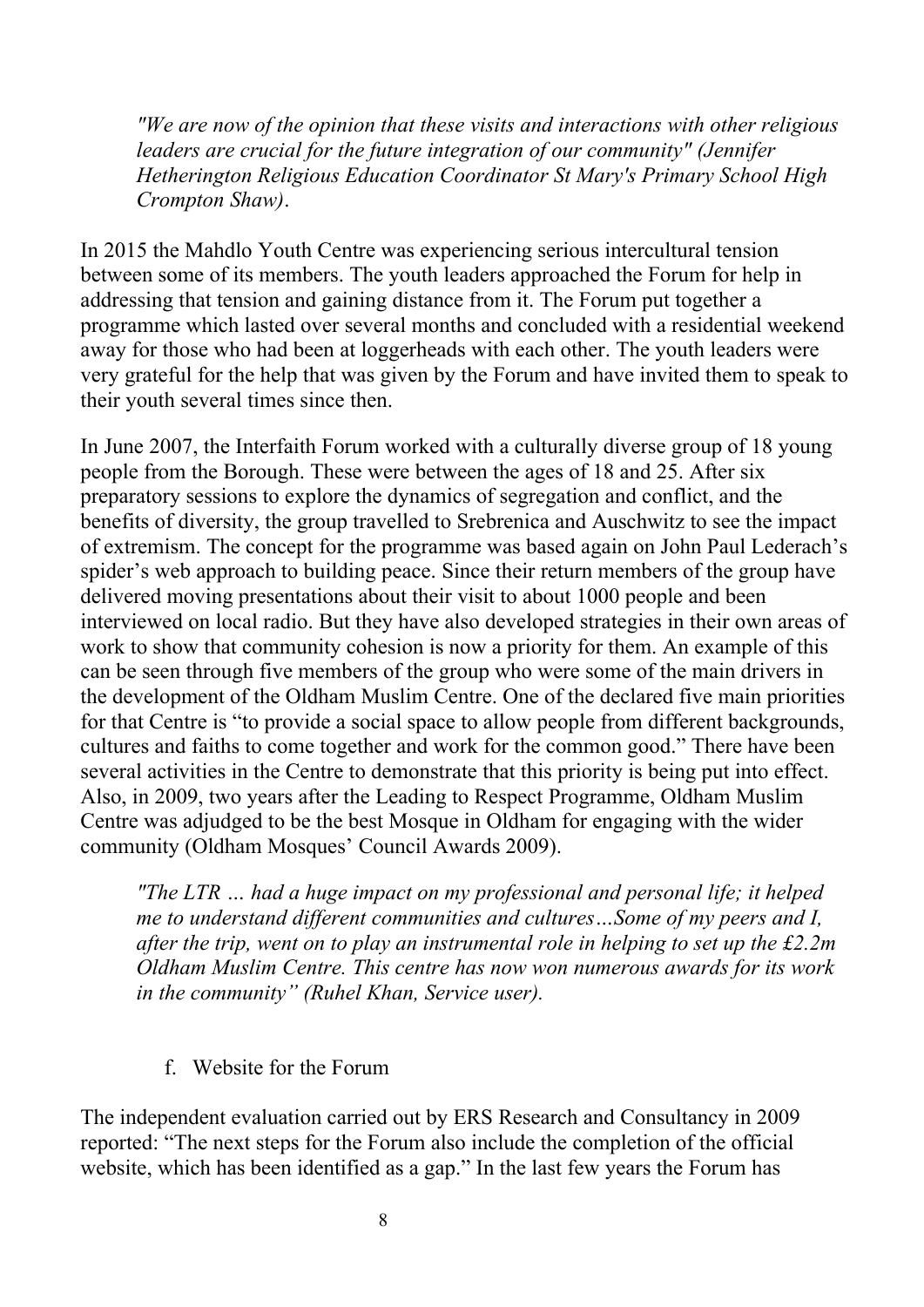established and maintained an informative, attractive and up-to-date website. We employ a sub-contractor to assist in this process and to take the photographs at, or the footage of, events. For some time, the Forum tried to develop this website "in-house" but, after a while, it was necessary to accept that we needed to buy in outside support. Since then, the website has become much more professional and exciting. In the last twelve months, the website has been accessed more than 35 thousand times by people and about the same by "bots". In the same period, five thousand four hundred people have followed the Newsfeed. This overall usage of the site is showing a fivefold increase on the previous year.

g. Participation in Civic society.

The Forum's members have sat on or continue to sit on several decision-making or advisory bodies in the Borough. These have included or include the Executive and Steering Group of Oldham's Partnership, the Building Schools for the Future Project Board, the Voluntary Community and Faith Sector Partnership, the Strong Communities Strategy Group, the Community Safety and Cohesion Partnership Board, the Resilience to Community Tension Group, the Community Cohesion Strategic Group of the BSF Programme, The Oldham Story Project Steering Group, Oldham Race Equality Partnership, Oldham's SACRE (The Standing Advisory Council on Religious Education), Oldham's Local Children Safeguarding Board and Oldham's Adult Safeguarding Board. and the Independent Remuneration Panel for the Local Authority etc..

h. Resilience to threats and conflict.

The final area under which the Forum would evaluate its own impact would be in terms of how it plays its part to establish a real resilience locally to threats to community cohesion. The Local Authority recognises the importance of the regular reports that the Forum makes to the Borough-wide Community tension monitoring process.

*The Interfaith Forum has been a key partner in helping to manage threats to good community relations. They help in communicating with communities at times when tensions are raised – feeding in information about community concerns and passing back out key messages from the Partnership…The Forum has also played a leadership role when communities are under stress, with key figures from different faiths standing together and delivering shared messages (Bruce Penhale, Head of Community Cohesion Support, Oldham Council).* 

When there have been increases in the tension, the Forum has been a highly valued partner to get important messages out to particular faith communities. On one notable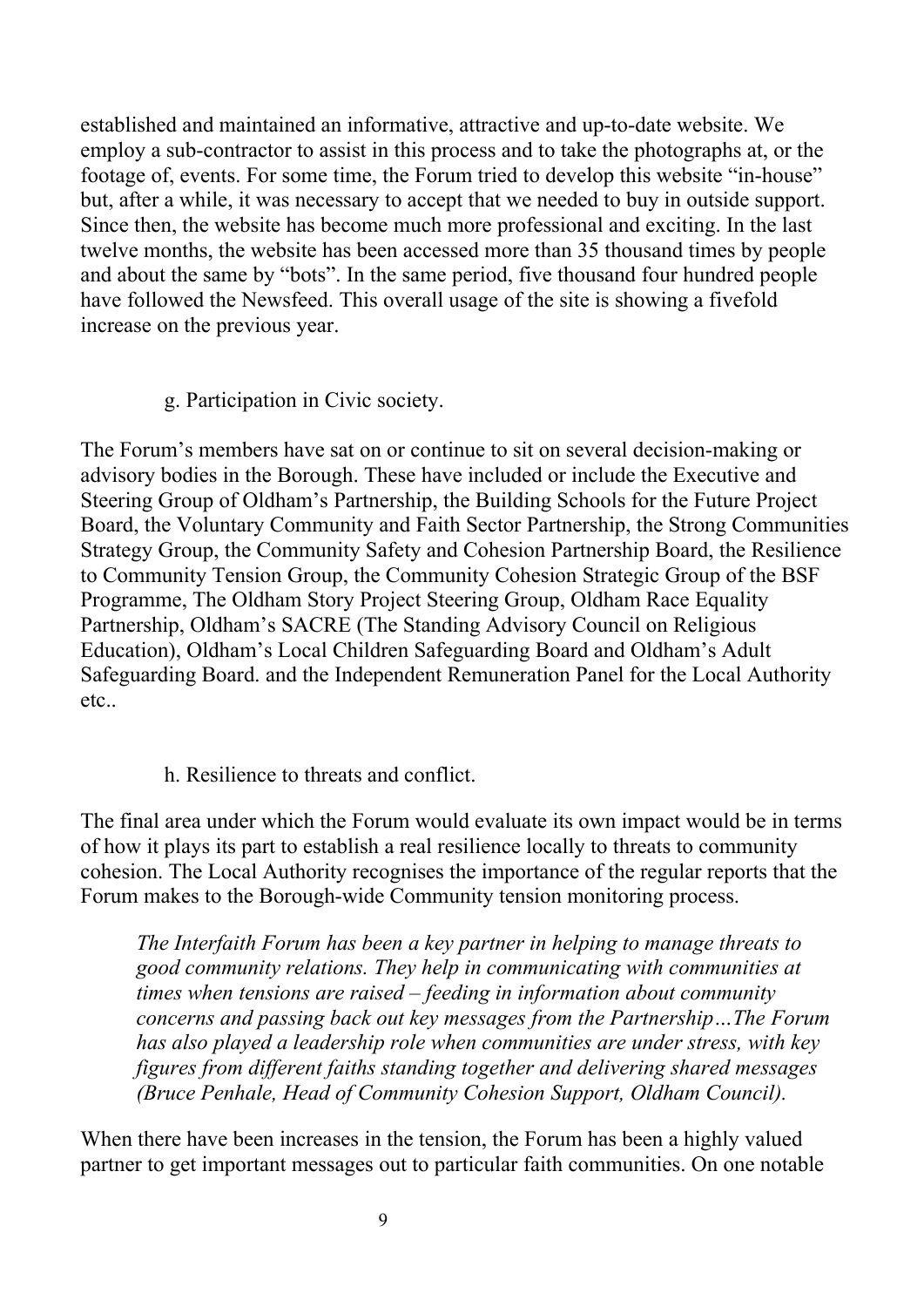occasion when the EDL were protesting in Manchester, the Forum worked closely with Oldham Race Equality Partnership to establish a local community command centre. This involved staffing the centre so as to monitor the progress of the protest and check for any conflict areas as the protest dispersed. Taxi ranks, takeaways and pub-watch members were invited to phone in with any information of conflict. The staff monitored "Twitter" and made regular phone calls to members in the actual protest. They had the telephone contact for the police command centre and would immediately inform the police of any concerns.

But, even before the protest the Forum worked with a group of young Muslims who were influential in their own communities to dissuade others from attending the protest or from being drawn into any conflict. They also put on diversionary positive activity for young people at the time of the protest.

When tensions arose locally as a result of the blockade of Gaza early in 2009, the Forum was one of the main partners who organised a peaceful demonstration in Oldham. The demonstration successfully released many of the tensions. These had been caused by the perceived injustices and the perceived insufficient reaction of other countries throughout the world. It was important for the Borough that people had the opportunity to express their anger in a peaceful way. This would avoid the potential for actual unrest in the Borough that might give oxygen to extremists on different sides. 1625 people attended this demonstration and everything went off peacefully.

More recently, after the bomb in the Manchester Evening News Arena, the Forum helped to support people affected, either because of loss of life or because of subsequent (and, arguably, consequent) Islamophobic attacks. Its staff supported the families of two of the victims of the bomb attack and the members of two Mosques which were attacked.

When youths were behaving in a dangerous and antisocial way around a local Metrolink station, the Local Authority contacted the Forum for its assistance, working, in partnership with a local youth leader, to address the situation.

i. Comment of the Senior Officer for Communities from Oldham Council.

"Oldham as a Borough continues to change with many of its neighbourhoods becoming more ethnically, culturally and socially diverse. To increase the understanding of the role that faith plays in all those that live and work in Oldham, the Council commissions Oldham Interfaith Forum to contribute to building good relations, with a particular focus on improving understanding between people from different faith backgrounds; assisting in managing community tensions and preventing conflict; providing a mechanism for the Council to work constructively with faith leaders through the Inter-Faith Forum and Oldham Mosques Council; supporting the Council engaging with faith